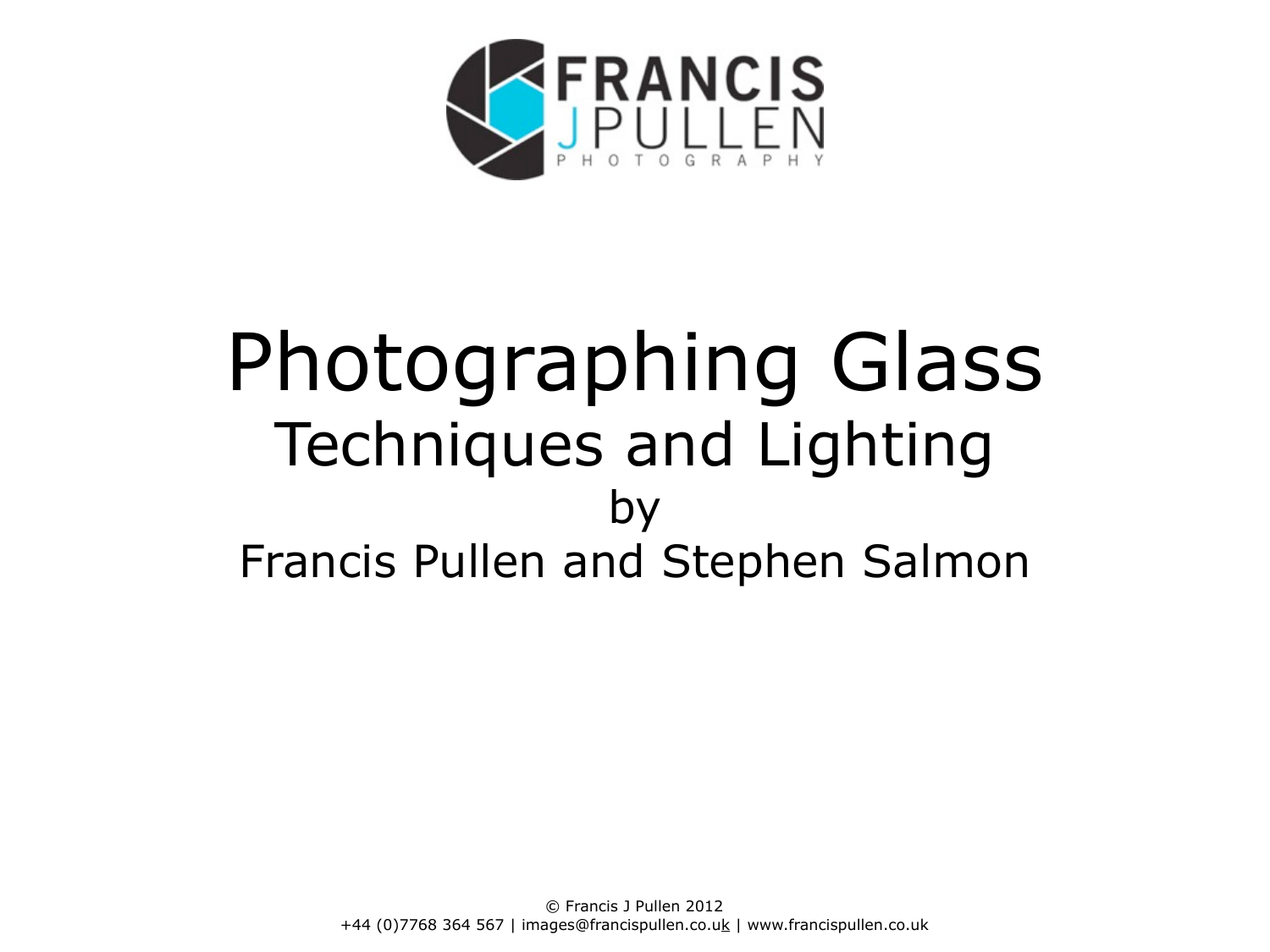# Glass Photographing Techniques



Taking good quality pictures of glass objects can initially seem difficult, but there are some simple techniques which can used to obtain dramatic results with minimal effort.

The following examples show several basic setups:

- 1. This is a favourite of many professionals who need to get instant, fast, clean shots of clear glass.
- 2. The second and third techniques illustrate dark field and light field photography don't worry about the terminology, the techniques are actually quite simple.
- 3. The final technique is called under lighting and can give very dramatic, impressive results.

The technique you choose depends on the style you prefer the results you are trying to achieve, and the equipment you have.

To simplify the setup, a light tent such as the 'Cubelite' by Lastolite is used to diffuse the light and provide a seamless background (other light tents are available!) The main light source is daylight balanced bulbs (5000K) and a daylight balanced illuminated flat panel for bottom lighting. It is very important that all light sources match and have the same colour temperature.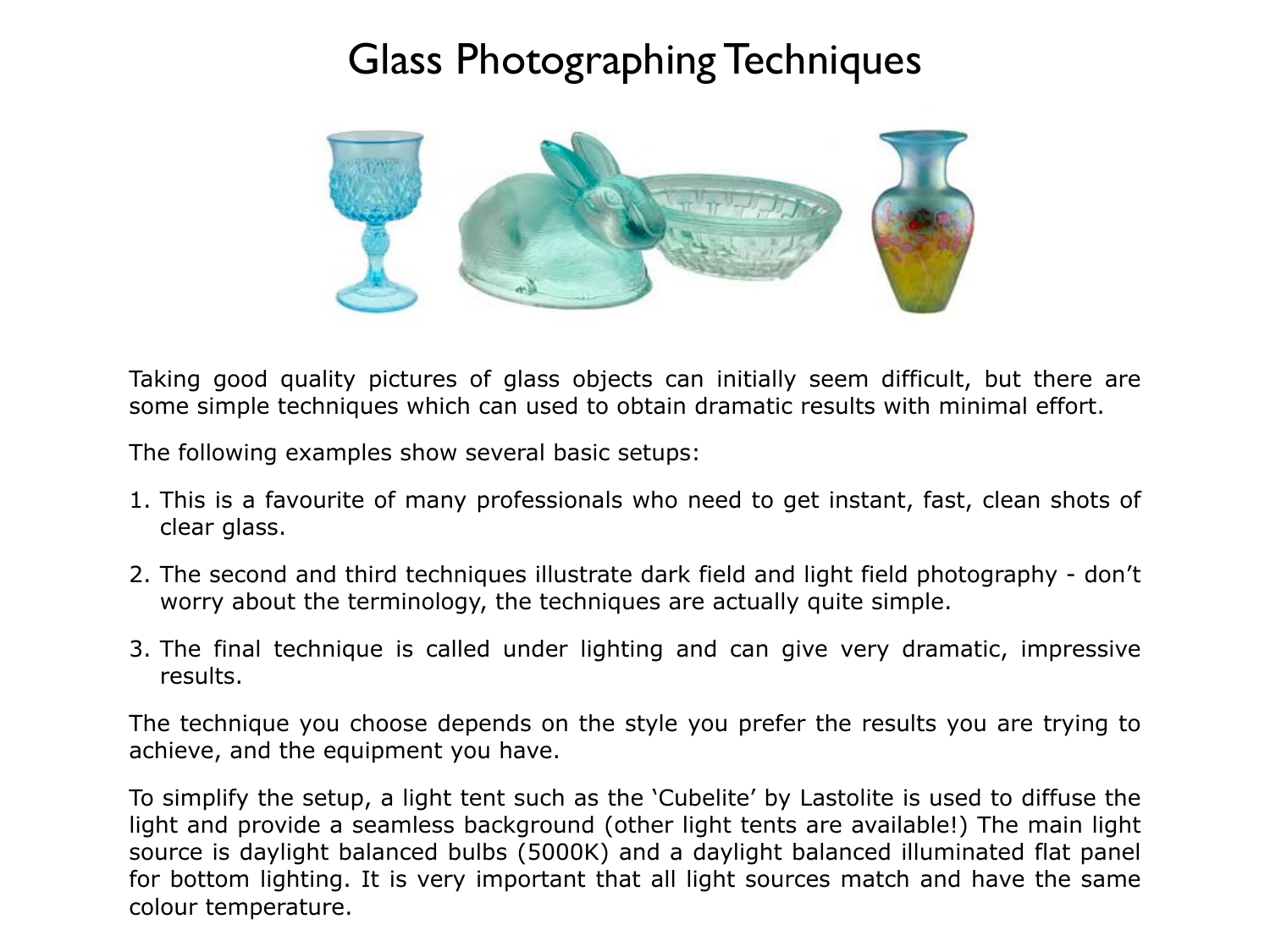#### Graduated Background

A simple shortcut popular and commonly seen on trade magazine covers, is the use of a graduated continuous-tone background.

The background creates the illusion of light falling off into blackness. These backgrounds are custom made to fit the 'Cubelite' perfectly; they are longer to fill the 'Cubelite' from top to bottom & no trimming is required.

This background is also fantastic for making short-work of shooting clear glass.





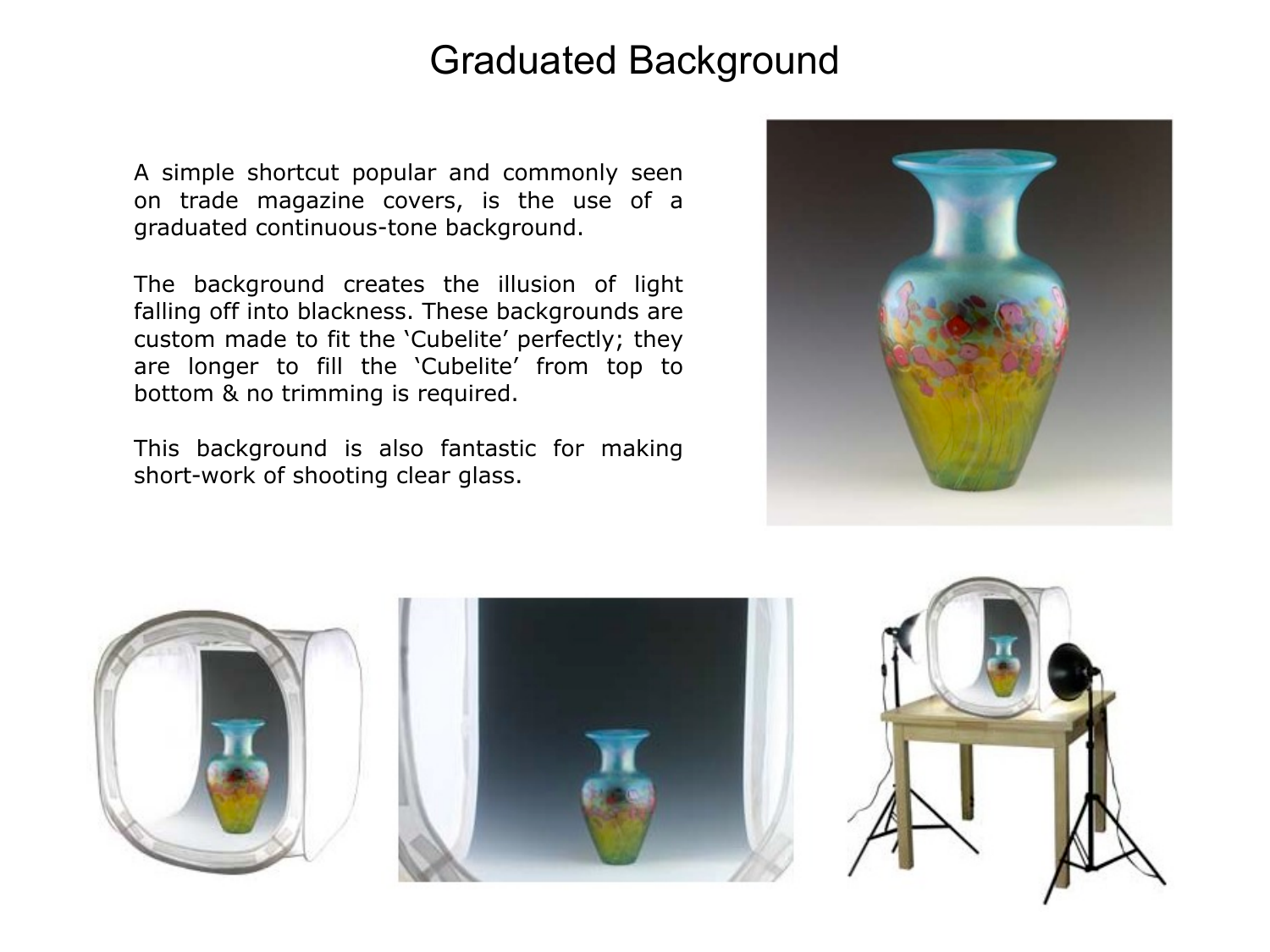#### Photographing clear glass crystal on light backgrounds



Place the illuminated flat panel inside the 'Cubelite', beneath the nylon sweep and align the illuminated flat panel so that the longest side is running from the front of the 'Cubelite' to the back.

Place the glass on top of the sweep, over the light panel, 1 inch from the front of the light panel, so that most of the light is behind the glass. This will illuminate more of the glass, from the bottom on up.



Add lighting from both sides - outside the 'Cubelite' so it will be soft and diffused without harsh light reflections.

Insert black paper as rolled tubes, on either side of the stem. This adds nice black reflections back into the stem, to help define the shape. Adjust the paper until you can see the black reflections appear where you like them.

Photograph using a tripod to avoid blur. Set aperture f8.0 for a maximum depth of field, and exposure compensation of E.V.  $+1.0$  to lighten the background still more.

Black paper adds definition to the edge of the glass



Two Lights position on the side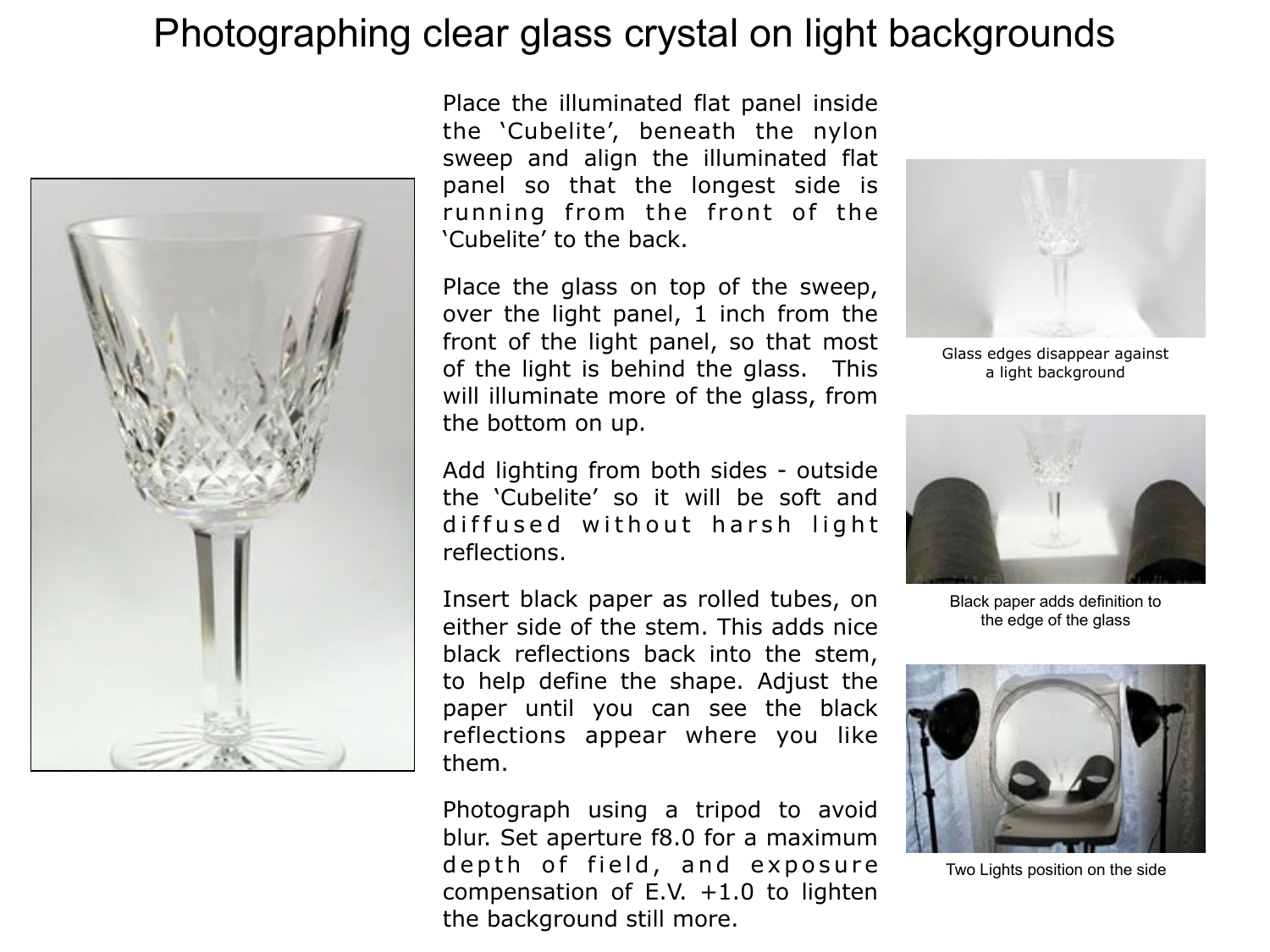## Photographing clear glass crystal on a dark background



Place the illuminated flat panel inside the 'Cubelite', beneath the standard nylon sweep.

Cut a hole in a piece of black, matte paper from an art shop. The hole should be *slightly smaller* than the base of the stemware.



Black paper with hole

Place the stemware on the paper, over the light panel, aligned with the hole so the light can shine through the hole and illuminate the glass. The paper should continue on up following the curve of the sweep, creating a seamless black background.

Add one light source from behind the 'Cubelite', and be sure to shoot over the top of the paper just a little. This will help illuminate the upper rim.

Photograph using a tripod to avoid blur. Set the aperture at f8.0 for a maximum depth of field, with a exposure compensation of E.V. -0.7 to darken the background still more.



Align stem over cut hole



Single light position in back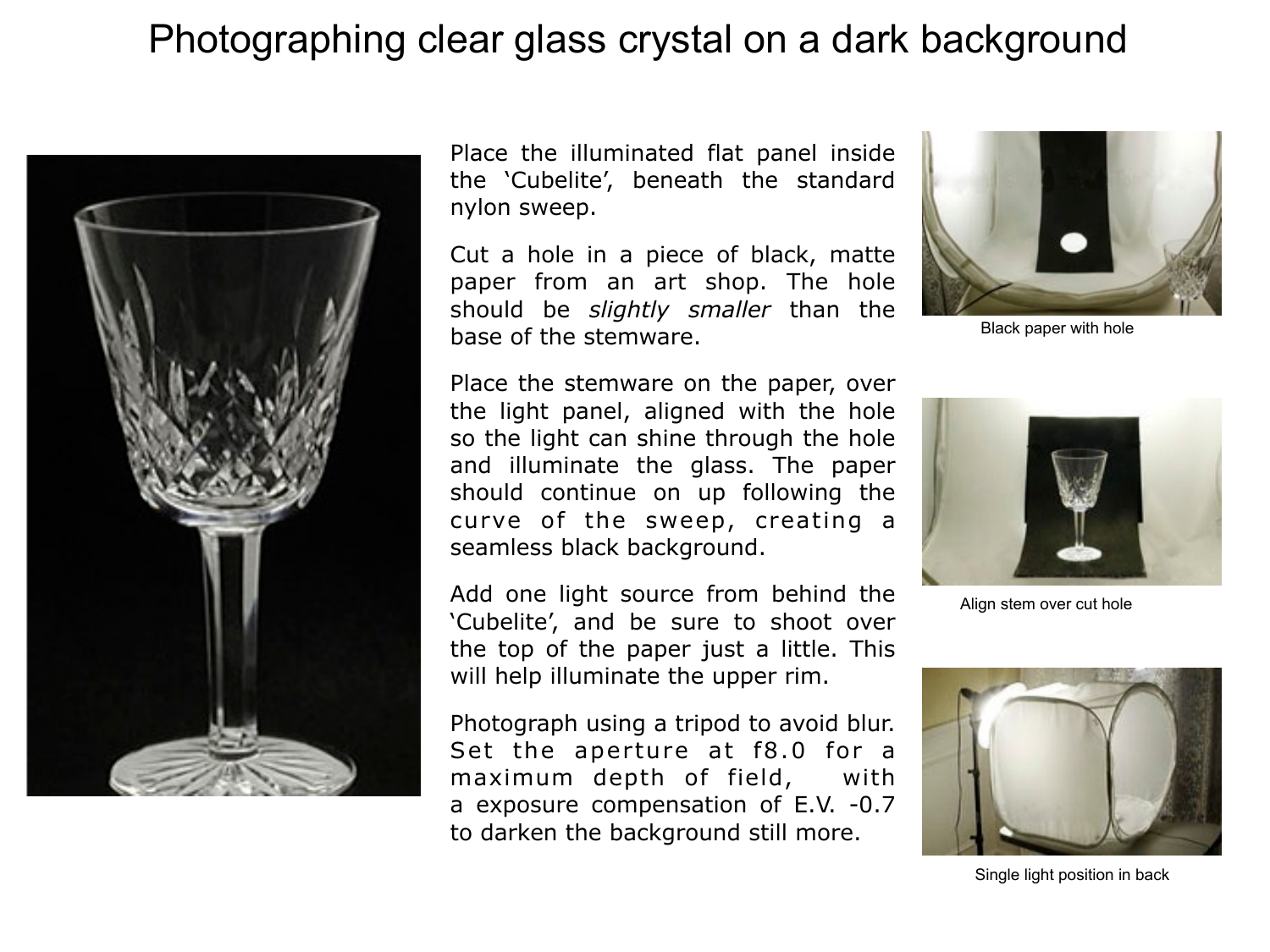### Shooting a glass goblet using underlighting to create a graduated background with an illuminated effect





6x8" Illuminated panel in a horizontal position

The orientation of the light panel will effect your image. Pull it forward, push it back, rotate it, until you see the effect you desire.

In the image on the left there is a shorter, dramatic transition from white to grey created by aligning the light panel sideways.

In the image on the right there is a smoother, longer gradation of white to grey. By rotating the light panel lengthwise more of the glass, shown right, is illuminated.

In both cases, position the goblet toward the front of the light panel. With more of the light panel behind your glassware, the higher the illumination effect will travel up your glass.







Daylight balanced illuminated flat panel **Illuminated panel rotated 90 degrees**, the illumination travels further up the goblet.